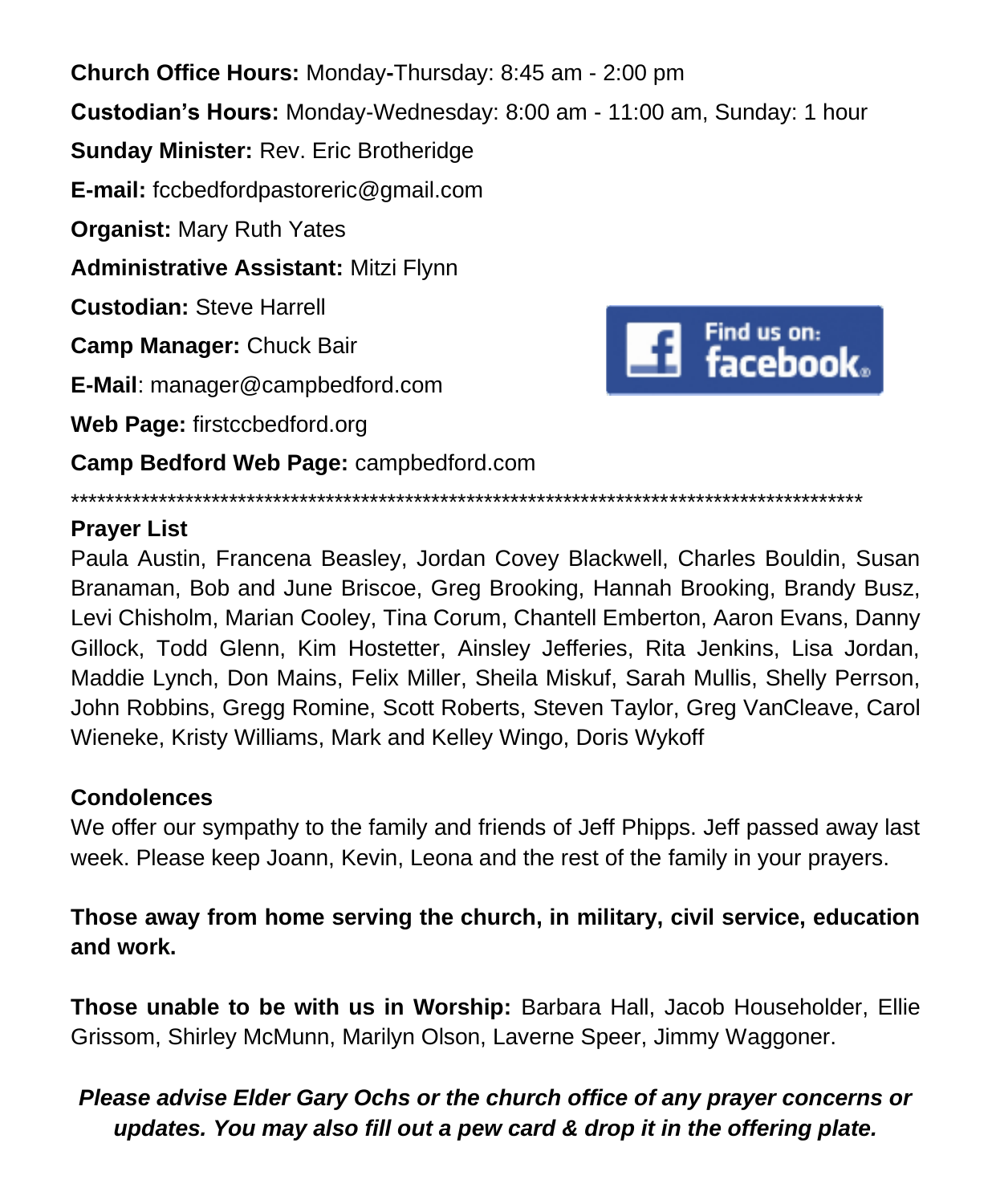

First Christian Church (Disciples of Christ)

1101  $15^{th}$  Street

[www.firstccbedford.org](http://www.firstccbedford.org/) 812-275-4497 Bedford, IN 47421 office@firstccbedford.org

 $\sf Reaching~Outward$  to  $\sf C$ onnect  $\sf P$ eople with  $\sf C$ od's  $\sf Abundance$ 

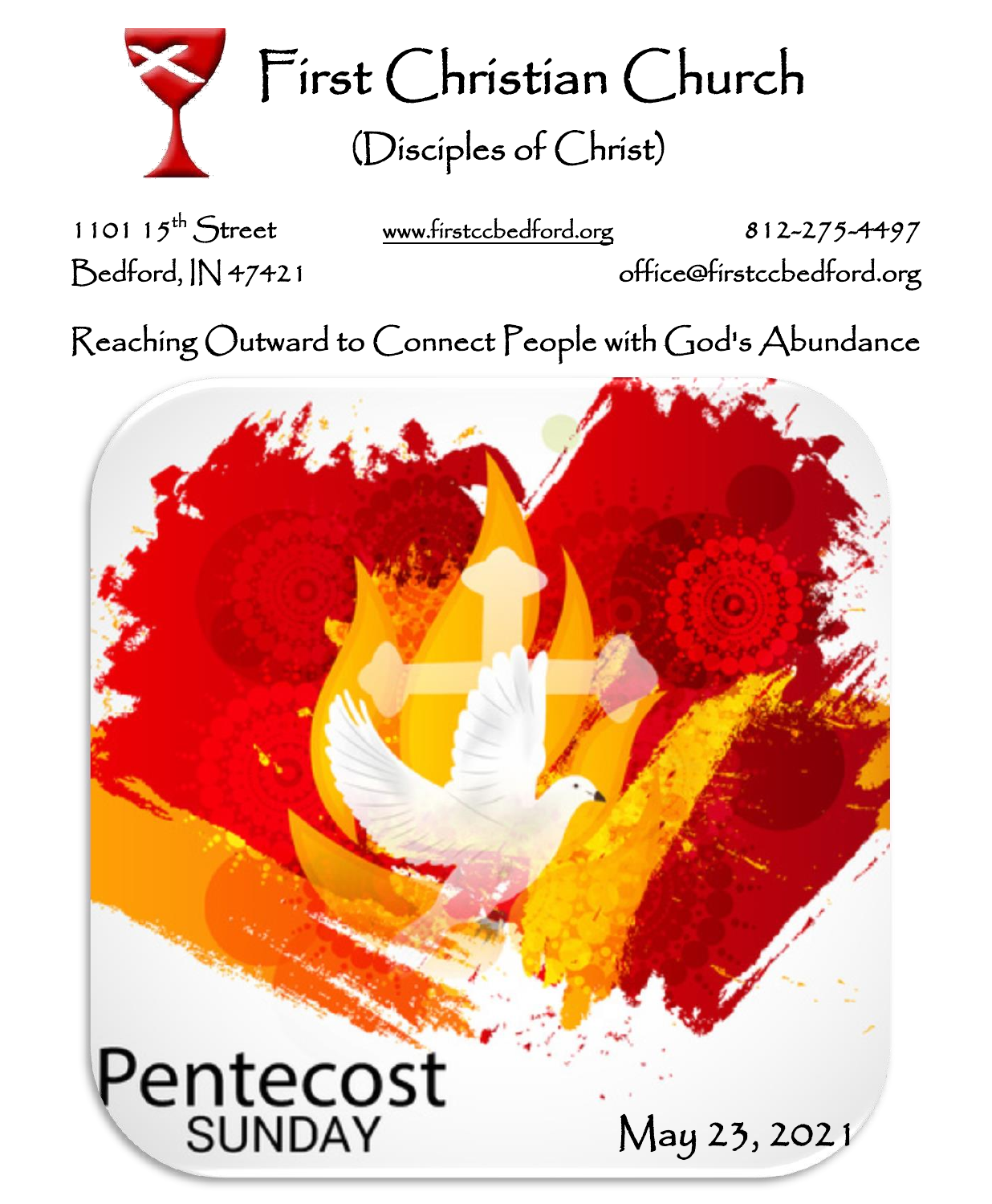|                                                     | Please complete the cream-colored card located in the back of each pew<br>and place it in the offering plate. Help us by filling out the card as<br>completely as you can. You may also use the card to inform the office<br>of any prayer requests, joys, concerns, upcoming events, changes, etc. |                             |
|-----------------------------------------------------|-----------------------------------------------------------------------------------------------------------------------------------------------------------------------------------------------------------------------------------------------------------------------------------------------------|-----------------------------|
| Prelude                                             | Breathe on Me, Breath of God - Wilbur Held                                                                                                                                                                                                                                                          |                             |
| <b>Welcome and Announcements</b>                    |                                                                                                                                                                                                                                                                                                     | Rev. Eric Brotheridge       |
| Call to Worship                                     |                                                                                                                                                                                                                                                                                                     | <b>Elder Jackie Robbins</b> |
| Leader: The Lord said:<br>to the ends of the earth. | You shall receive power when the Holy Spirit<br>has come upon you, and you shall be my witnesses                                                                                                                                                                                                    |                             |
| Alleluia!                                           | ALL: Come, Holy Spirit, fill our hearts<br>and kindle in them the fire of your love.                                                                                                                                                                                                                |                             |
| <b>Opening Hymn</b>                                 | Love Divine, All Loves Excelling                                                                                                                                                                                                                                                                    | #517                        |
| <b>Children's Moment</b>                            |                                                                                                                                                                                                                                                                                                     | Pastor                      |
| <b>A Time of Prayer</b>                             |                                                                                                                                                                                                                                                                                                     | Pastor                      |

**May 23, 2021 SERVICE OF WORSHIP 10:30 am**

**Call to Prayer**

**Pastoral Prayer for Illumination**

## **Lord's Prayer** All

*Our Father, who art in heaven, hallowed be your name. Your kingdom come. Your will be done on earth as it is in heaven. Give us this day our daily bread and forgive us our sins as we forgive those who have sinned against us. And lead us not into temptation but deliver us from evil. For yours is the kingdom the power and the glory forever. Amen.*